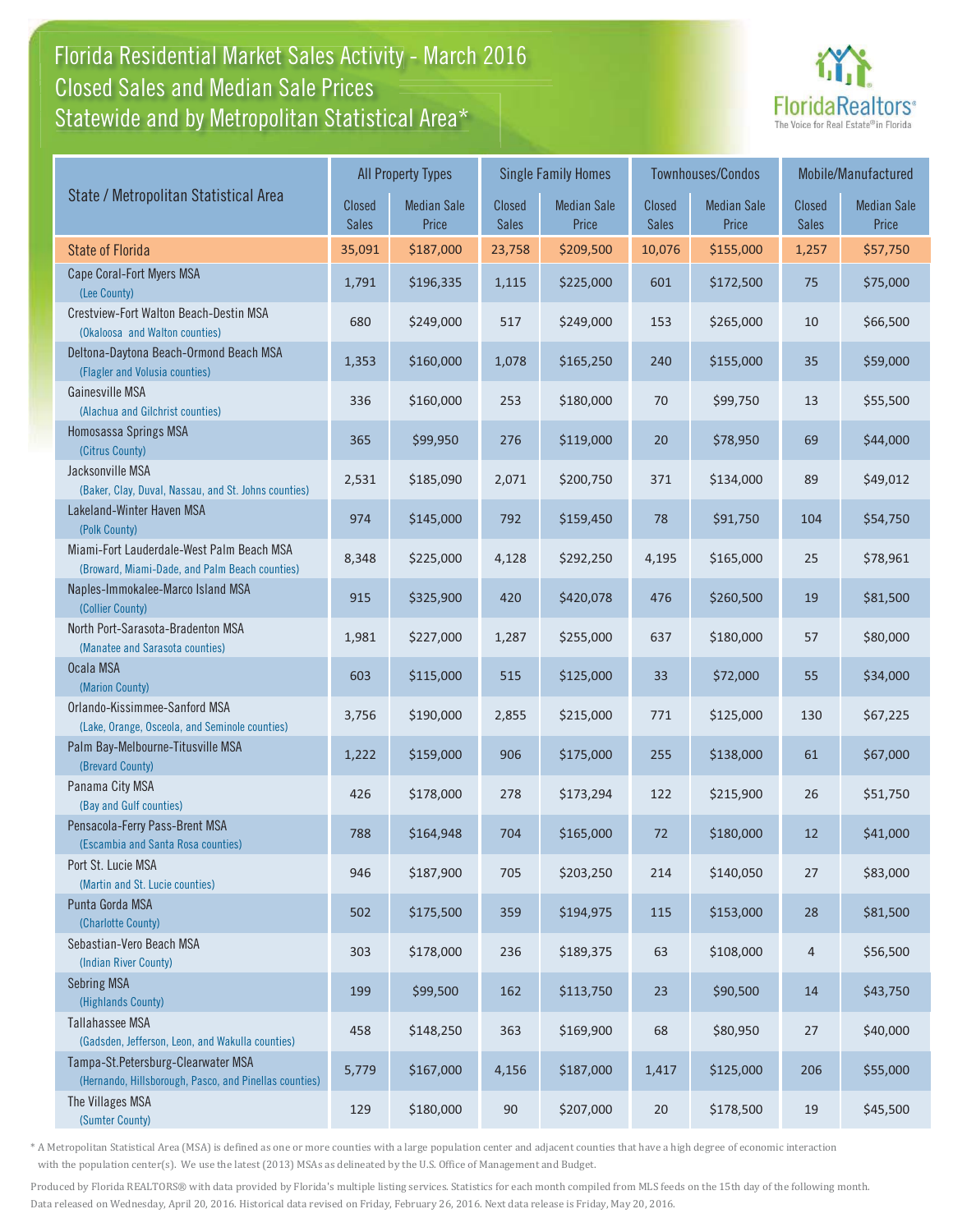### Florida Residential Market Sales Activity - March 2016 Listed by County-Closed Sales and Median Sale Prices



| County                     |                               | <b>All Property Types</b>   |                        | <b>Single Family Homes</b>  |                        | Townhouses/Condos           | Mobile/Manufactured      |                             |
|----------------------------|-------------------------------|-----------------------------|------------------------|-----------------------------|------------------------|-----------------------------|--------------------------|-----------------------------|
|                            | <b>Closed</b><br><b>Sales</b> | <b>Median Sale</b><br>Price | Closed<br><b>Sales</b> | <b>Median Sale</b><br>Price | Closed<br><b>Sales</b> | <b>Median Sale</b><br>Price | Closed<br><b>Sales</b>   | <b>Median Sale</b><br>Price |
| Alachua County             | 318                           | \$160,000                   | 243                    | \$180,000                   | 70                     | \$99,750                    | 5                        | \$45,225                    |
| <b>Baker County</b>        | 19                            | \$140,000                   | 15                     | \$162,240                   | $\mathbf 0$            | (No Sales)                  | 4                        | \$29,500                    |
| <b>Bay County</b>          | 397                           | \$179,000                   | 258                    | \$174,744                   | 117                    | \$214,000                   | 22                       | \$53,250                    |
| <b>Bradford County</b>     | 21                            | \$135,950                   | 16                     | \$137,000                   | $\mathbf{0}$           | (No Sales)                  | 5                        | \$55,000                    |
| <b>Brevard County</b>      | 1,222                         | \$159,000                   | 906                    | \$175,000                   | 255                    | \$138,000                   | 61                       | \$67,000                    |
| <b>Broward County</b>      | 3,081                         | \$205,000                   | 1,440                  | \$298,500                   | 1,628                  | \$137,500                   | 13                       | \$69,000                    |
| <b>Calhoun County</b>      | 5                             | \$99,900                    | 5                      | \$99,900                    | $\mathbf 0$            | (No Sales)                  | $\mathbf 0$              | (No Sales)                  |
| <b>Charlotte County</b>    | 502                           | \$175,500                   | 359                    | \$194,975                   | 115                    | \$153,000                   | 28                       | \$81,500                    |
| <b>Citrus County</b>       | 365                           | \$99,950                    | 276                    | \$119,000                   | 20                     | \$78,950                    | 69                       | \$44,000                    |
| <b>Clay County</b>         | 352                           | \$163,262                   | 302                    | \$174,250                   | 20                     | \$116,983                   | 30                       | \$45,000                    |
| <b>Collier County</b>      | 915                           | \$325,900                   | 420                    | \$420,078                   | 476                    | \$260,500                   | 19                       | \$81,500                    |
| <b>Columbia County</b>     | 55                            | \$99,000                    | 43                     | \$136,200                   | $\pmb{0}$              | (No Sales)                  | 12                       | \$38,050                    |
| <b>DeSoto County</b>       | 22                            | \$117,500                   | 19                     | \$130,000                   | $\mathbf{1}$           | \$116,000                   | $\overline{2}$           | \$25,383                    |
| <b>Dixie County</b>        | 24                            | \$60,000                    | 12                     | \$56,500                    | $\mathbf{1}$           | \$129,000                   | 11                       | \$56,250                    |
| <b>Duval County</b>        | 1,374                         | \$162,000                   | 1,130                  | \$175,986                   | 223                    | \$119,000                   | 21                       | \$45,100                    |
| <b>Escambia County</b>     | 422                           | \$139,900                   | 358                    | \$140,000                   | 58                     | \$153,500                   | 6                        | \$55,700                    |
| <b>Flagler County</b>      | 242                           | \$189,950                   | 199                    | \$197,502                   | 37                     | \$167,900                   | 6                        | \$60,900                    |
| <b>Franklin County</b>     | 35                            | \$308,000                   | 29                     | \$365,000                   | $\overline{3}$         | \$280,000                   | 3                        | \$55,000                    |
| <b>Gadsden County</b>      | 26                            | \$84,450                    | 22                     | \$116,750                   | $\pmb{0}$              | (No Sales)                  | 4                        | \$32,000                    |
| <b>Gilchrist County</b>    | 18                            | \$127,500                   | 10                     | \$352,500                   | $\mathbf 0$            | (No Sales)                  | 8                        | \$75,000                    |
| <b>Glades County</b>       | $11\,$                        | \$77,400                    | 6                      | \$122,250                   | $\mathbf 0$            | (No Sales)                  | 5                        | \$52,000                    |
| <b>Gulf County</b>         | 29                            | \$168,300                   | 20                     | \$159,150                   | 5                      | \$218,000                   | 4                        | \$37,500                    |
| <b>Hamilton County</b>     | 6                             | \$49,376                    | $\overline{2}$         | \$49,000                    | $\mathbf 0$            | (No Sales)                  | 4                        | \$49,376                    |
| <b>Hardee County</b>       | 7                             | \$130,000                   | 6                      | \$133,500                   | $\mathbf 0$            | (No Sales)                  | 1                        | \$76,000                    |
| <b>Hendry County</b>       | 18                            | \$102,450                   | 15                     | \$110,000                   | $\mathbf{1}$           | \$67,000                    | $\overline{2}$           | \$81,500                    |
| <b>Hernando County</b>     | 403                           | \$114,000                   | 336                    | \$120,000                   | 19                     | \$74,000                    | 48                       | \$50,250                    |
| <b>Highlands County</b>    | 199                           | \$99,500                    | 162                    | \$113,750                   | 23                     | \$90,500                    | 14                       | \$43,750                    |
| <b>Hillsborough County</b> | 2,082                         | \$190,000                   | 1,623                  | \$206,000                   | 433                    | \$138,000                   | 26                       | \$92,500                    |
| <b>Holmes County</b>       | 5                             | \$65,000                    | 4                      | \$74,800                    | 0                      | (No Sales)                  | $\mathbf{1}$             | \$27,200                    |
| <b>Indian River County</b> | 303                           | \$178,000                   | 236                    | \$189,375                   | 63                     | \$108,000                   | $\overline{\mathcal{L}}$ | \$56,500                    |
| Jackson County             | 26                            | \$93,000                    | 24                     | \$99,900                    | $\mathbf 0$            | (No Sales)                  | 2                        | \$30,000                    |
| Jefferson County           | $11\,$                        | \$125,700                   | 8                      | \$220,000                   | $\pmb{0}$              | (No Sales)                  | 3                        | \$90,000                    |
| Lafayette County           | $\mathbf 1$                   | \$40,100                    | $\pmb{0}$              | (No Sales)                  | $\pmb{0}$              | (No Sales)                  | $\mathbf{1}$             | \$40,100                    |
| <b>Lake County</b>         | 593                           | \$164,900                   | 497                    | \$174,000                   | $26$                   | \$131,250                   | $70$                     | \$66,226                    |
| Lee County                 | 1,791                         | \$196,335                   | 1,115                  | \$225,000                   | 601                    | \$172,500                   | 75                       | \$75,000                    |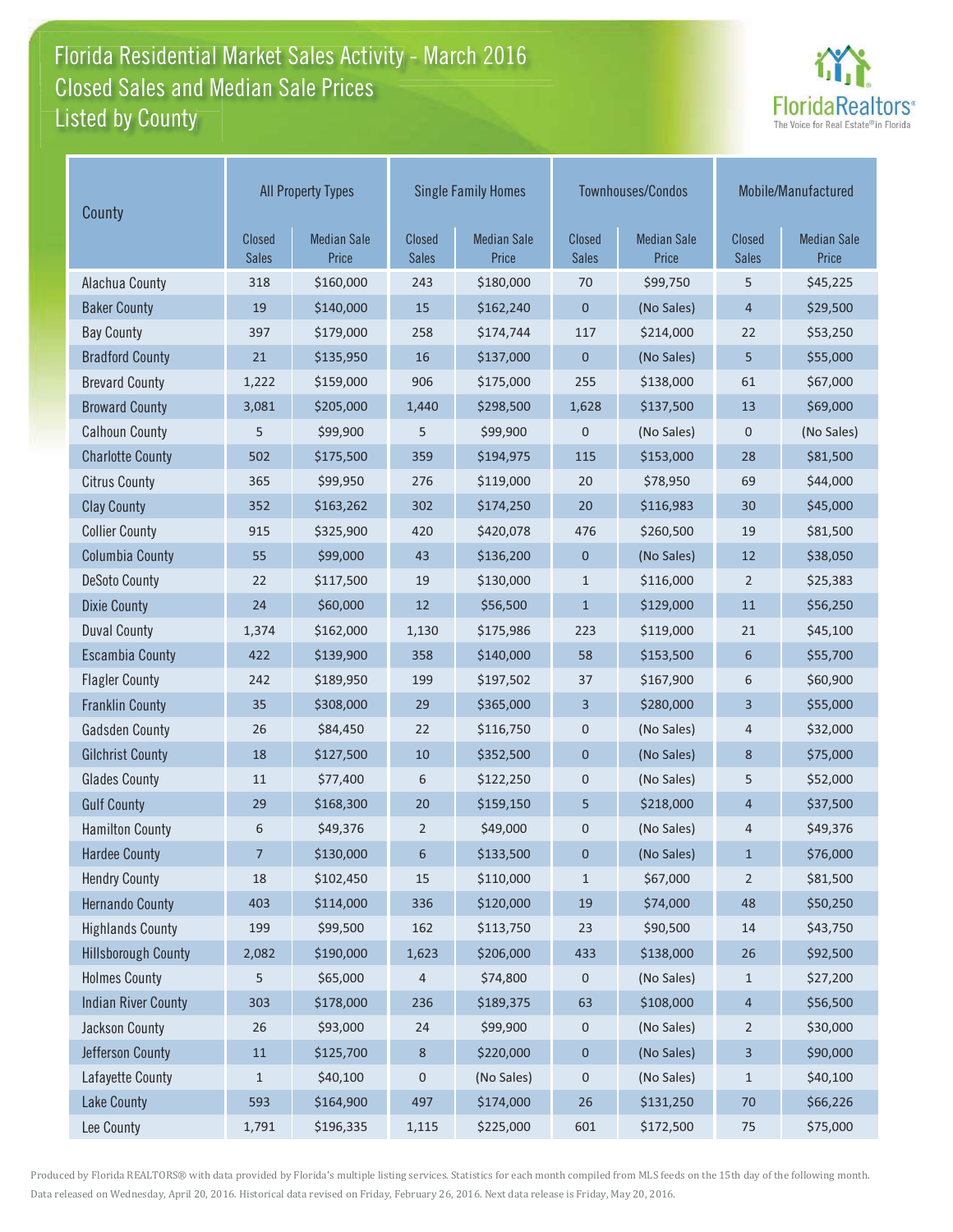# Florida Residential Market Sales Activity - March 2016 Closed Sales and Median Sale Prices  $\quad \equiv$ Listed by Zip Code (Grouped by County)\*



| County          | Zip Code | <b>All Property Types</b>     |                             |                               | <b>Single Family Homes</b>  |                               | Townhouses/Condos           | Mobile/Manufactured           |                             |
|-----------------|----------|-------------------------------|-----------------------------|-------------------------------|-----------------------------|-------------------------------|-----------------------------|-------------------------------|-----------------------------|
|                 |          | <b>Closed</b><br><b>Sales</b> | <b>Median Sale</b><br>Price | <b>Closed</b><br><b>Sales</b> | <b>Median Sale</b><br>Price | <b>Closed</b><br><b>Sales</b> | <b>Median Sale</b><br>Price | <b>Closed</b><br><b>Sales</b> | <b>Median Sale</b><br>Price |
| <b>Baker</b>    | 32087    | 3                             | \$210,000                   | 3                             | \$210,000                   | $\mathbf 0$                   | (No Sales)                  | $\mathbf 0$                   | (No Sales)                  |
| <b>Baker</b>    | 32234    | 0                             | (No Sales)                  | $\pmb{0}$                     | (No Sales)                  | $\theta$                      | (No Sales)                  | $\mathbf 0$                   | (No Sales)                  |
| Bay             | 32401    | 26                            | \$112,750                   | 25                            | \$110,500                   | $\mathbf{1}$                  | \$184,500                   | $\mathbf 0$                   | (No Sales)                  |
| <b>Bay</b>      | 32402    | 0                             | (No Sales)                  | $\mathbf 0$                   | (No Sales)                  | $\mathbf 0$                   | (No Sales)                  | $\mathbf{0}$                  | (No Sales)                  |
| Bay             | 32403    | 0                             | (No Sales)                  | $\mathbf 0$                   | (No Sales)                  | $\mathbf 0$                   | (No Sales)                  | $\mathbf 0$                   | (No Sales)                  |
| <b>Bay</b>      | 32404    | 52                            | \$156,000                   | 49                            | \$162,500                   | $\mathbf{0}$                  | (No Sales)                  | 3                             | \$49,100                    |
| Bay             | 32405    | 41                            | \$151,000                   | 41                            | \$151,000                   | $\mathbf{0}$                  | (No Sales)                  | $\mathbf 0$                   | (No Sales)                  |
| Bay             | 32406    | $\mathbf{0}$                  | (No Sales)                  | $\mathbf 0$                   | (No Sales)                  | $\overline{0}$                | (No Sales)                  | $\mathbf{0}$                  | (No Sales)                  |
| Bay             | 32407    | 53                            | \$195,000                   | 22                            | \$154,450                   | 30                            | \$236,950                   | $\mathbf{1}$                  | \$51,500                    |
| Bay             | 32408    | 72                            | \$194,145                   | 31                            | \$217,000                   | 35                            | \$197,199                   | 6                             | \$72,250                    |
| Bay             | 32409    | 15                            | \$185,000                   | 10                            | \$217,500                   | $\mathbf 0$                   | (No Sales)                  | 5                             | \$42,000                    |
| <b>Bay</b>      | 32410    | $\mathbf 0$                   | (No Sales)                  | $\mathbf 0$                   | (No Sales)                  | $\mathbf 0$                   | (No Sales)                  | $\mathbf{0}$                  | (No Sales)                  |
| Bay             | 32411    | 0                             | (No Sales)                  | $\mathbf 0$                   | (No Sales)                  | $\mathbf 0$                   | (No Sales)                  | $\mathbf 0$                   | (No Sales)                  |
| Bay             | 32412    | 0                             | (No Sales)                  | $\mathbf 0$                   | (No Sales)                  | $\mathbf 0$                   | (No Sales)                  | $\mathbf 0$                   | (No Sales)                  |
| Bay             | 32413    | 79                            | \$229,000                   | 33                            | \$236,000                   | 45                            | \$229,000                   | $\mathbf{1}$                  | \$64,500                    |
| Bay             | 32417    | 0                             | (No Sales)                  | 0                             | (No Sales)                  | $\mathbf 0$                   | (No Sales)                  | $\mathbf 0$                   | (No Sales)                  |
| Bay             | 32437    | 0                             | (No Sales)                  | $\pmb{0}$                     | (No Sales)                  | $\mathbf 0$                   | (No Sales)                  | $\mathbf 0$                   | (No Sales)                  |
| Bay             | 32438    | 3                             | \$62,500                    | $\mathbf 0$                   | (No Sales)                  | $\mathbf 0$                   | (No Sales)                  | 3                             | \$62,500                    |
| Bay             | 32444    | 37                            | \$203,500                   | 36                            | \$207,125                   | $\mathbf{1}$                  | \$130,000                   | $\mathbf 0$                   | (No Sales)                  |
| Bay             | 32456    | 12                            | \$219,000                   | 6                             | \$235,000                   | 5                             | \$187,500                   | $\mathbf{1}$                  | \$123,000                   |
| Bay             | 32461    | 0                             | (No Sales)                  | 0                             | (No Sales)                  | $\mathbf 0$                   | (No Sales)                  | $\mathbf 0$                   | (No Sales)                  |
| Bay             | 32462    | 0                             | (No Sales)                  | $\mathbf 0$                   | (No Sales)                  | $\mathbf 0$                   | (No Sales)                  | $\mathbf{0}$                  | (No Sales)                  |
| Bay             | 32466    | 7                             | \$144,000                   | 5                             | \$167,000                   | $\mathbf 0$                   | (No Sales)                  | $\overline{2}$                | \$64,750                    |
| <b>Bradford</b> | 32042    | 0                             | (No Sales)                  | $\pmb{0}$                     | (No Sales)                  | $\mathbf 0$                   | (No Sales)                  | $\mathbf 0$                   | (No Sales)                  |
| <b>Bradford</b> | 32044    | 0                             | (No Sales)                  | 0                             | (No Sales)                  | $\mathbf 0$                   | (No Sales)                  | $\mathbf 0$                   | (No Sales)                  |
| <b>Bradford</b> | 32054    | 0                             | (No Sales)                  | 0                             | (No Sales)                  | $\mathbf 0$                   | (No Sales)                  | 0                             | (No Sales)                  |
| <b>Bradford</b> | 32058    | $\mathbf{1}$                  | \$29,571                    | 0                             | (No Sales)                  | 0                             | (No Sales)                  | $\mathbf{1}$                  | \$29,571                    |
| <b>Bradford</b> | 32083    | 0                             | (No Sales)                  | 0                             | (No Sales)                  | $\boldsymbol{0}$              | (No Sales)                  | $\bf{0}$                      | (No Sales)                  |
| <b>Bradford</b> | 32091    | 15                            | \$129,600                   | 11                            | \$135,950                   | 0                             | (No Sales)                  | 4                             | \$61,600                    |
| <b>Bradford</b> | 32622    | $\mathbf{1}$                  | \$65,000                    | $\mathbf{1}$                  | \$65,000                    | $\boldsymbol{0}$              | (No Sales)                  | $\pmb{0}$                     | (No Sales)                  |
| <b>Bradford</b> | 32656    | 2                             | \$194,000                   | $\overline{2}$                | \$194,000                   | $\boldsymbol{0}$              | (No Sales)                  | $\boldsymbol{0}$              | (No Sales)                  |
| <b>Bradford</b> | 32666    | $\overline{2}$                | \$162,700                   | $\overline{2}$                | \$162,700                   | $\boldsymbol{0}$              | (No Sales)                  | $\mathbf 0$                   | (No Sales)                  |
| <b>Bradford</b> | 32694    | 0                             | (No Sales)                  | 0                             | (No Sales)                  | 0                             | (No Sales)                  | $\mathbf 0$                   | (No Sales)                  |
| <b>Brevard</b>  | 32754    | 13                            | \$145,900                   | 11                            | \$153,000                   | $\boldsymbol{0}$              | (No Sales)                  | $\overline{2}$                | \$54,700                    |
| <b>Brevard</b>  | 32775    | 0                             | (No Sales)                  | 0                             | (No Sales)                  | 0                             | (No Sales)                  | $\boldsymbol{0}$              | (No Sales)                  |
| <b>Brevard</b>  | 32780    | 74                            | \$125,000                   | 50                            | \$140,950                   | 23                            | \$68,000                    | $\mathbf{1}$                  | \$122,500                   |
| <b>Brevard</b>  | 32781    | 0                             | (No Sales)                  | 0                             | (No Sales)                  | $\mathbf 0$                   | (No Sales)                  | $\mathbf 0$                   | (No Sales)                  |
| <b>Brevard</b>  | 32783    | 0                             | (No Sales)                  | 0                             | (No Sales)                  | $\boldsymbol{0}$              | (No Sales)                  | 0                             | (No Sales)                  |

\* Statistics for each listed zip code are presented only for the portion of the zip code located inside the county specified.

As a result, some zip codes will appear in this list more than once if they cover areas in more than one county.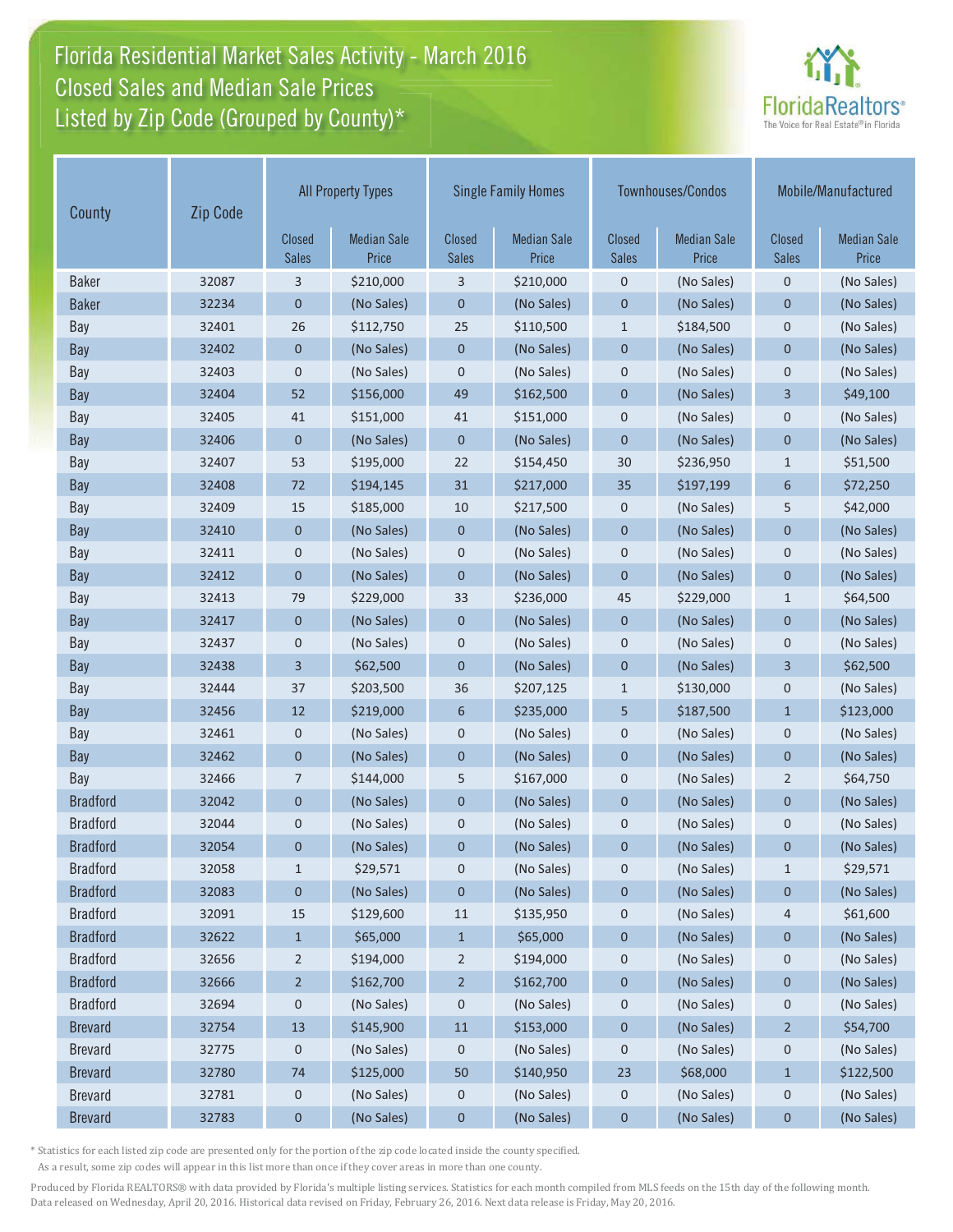# Florida Residential Market Sales Activity - March 2016 Closed Sales and Median Sale Prices  $\quad \equiv$ Listed by Zip Code (Grouped by County)\*



| County         | Zip Code | <b>All Property Types</b>     |                             | <b>Single Family Homes</b>    |                             |                               | Townhouses/Condos           | Mobile/Manufactured           |                             |
|----------------|----------|-------------------------------|-----------------------------|-------------------------------|-----------------------------|-------------------------------|-----------------------------|-------------------------------|-----------------------------|
|                |          | <b>Closed</b><br><b>Sales</b> | <b>Median Sale</b><br>Price | <b>Closed</b><br><b>Sales</b> | <b>Median Sale</b><br>Price | <b>Closed</b><br><b>Sales</b> | <b>Median Sale</b><br>Price | <b>Closed</b><br><b>Sales</b> | <b>Median Sale</b><br>Price |
| <b>Brevard</b> | 32796    | 32                            | \$117,250                   | 26                            | \$117,250                   | $\overline{4}$                | \$145,950                   | $\overline{2}$                | \$22,250                    |
| <b>Brevard</b> | 32815    | 0                             | (No Sales)                  | $\mathbf 0$                   | (No Sales)                  | $\mathbf 0$                   | (No Sales)                  | $\mathbf 0$                   | (No Sales)                  |
| <b>Brevard</b> | 32899    | 0                             | (No Sales)                  | 0                             | (No Sales)                  | $\mathbf 0$                   | (No Sales)                  | $\mathbf 0$                   | (No Sales)                  |
| <b>Brevard</b> | 32901    | 38                            | \$112,650                   | 26                            | \$100,500                   | 12                            | \$129,500                   | $\mathbf 0$                   | (No Sales)                  |
| <b>Brevard</b> | 32902    | 0                             | (No Sales)                  | $\mathbf 0$                   | (No Sales)                  | $\mathbf 0$                   | (No Sales)                  | $\mathbf 0$                   | (No Sales)                  |
| <b>Brevard</b> | 32903    | 29                            | \$300,000                   | 16                            | \$362,500                   | 13                            | \$295,000                   | $\mathbf 0$                   | (No Sales)                  |
| <b>Brevard</b> | 32904    | 70                            | \$204,000                   | 60                            | \$213,750                   | 8                             | \$70,000                    | $\overline{2}$                | \$41,288                    |
| <b>Brevard</b> | 32905    | 47                            | \$85,800                    | 29                            | \$116,000                   | 13                            | \$62,000                    | 5                             | \$59,501                    |
| <b>Brevard</b> | 32906    | 0                             | (No Sales)                  | 0                             | (No Sales)                  | $\mathbf 0$                   | (No Sales)                  | $\mathbf 0$                   | (No Sales)                  |
| <b>Brevard</b> | 32907    | 87                            | \$135,000                   | 84                            | \$135,000                   | $\mathbf 0$                   | (No Sales)                  | 3                             | \$48,000                    |
| <b>Brevard</b> | 32908    | 25                            | \$140,000                   | 25                            | \$140,000                   | $\mathbf 0$                   | (No Sales)                  | $\mathbf 0$                   | (No Sales)                  |
| <b>Brevard</b> | 32909    | 72                            | \$150,750                   | 71                            | \$150,000                   | $1\,$                         | \$183,500                   | $\mathbf 0$                   | (No Sales)                  |
| <b>Brevard</b> | 32910    | 0                             | (No Sales)                  | $\pmb{0}$                     | (No Sales)                  | $\mathbf 0$                   | (No Sales)                  | $\mathbf 0$                   | (No Sales)                  |
| <b>Brevard</b> | 32911    | 0                             | (No Sales)                  | $\mathbf 0$                   | (No Sales)                  | $\mathbf 0$                   | (No Sales)                  | $\mathbf 0$                   | (No Sales)                  |
| <b>Brevard</b> | 32912    | 0                             | (No Sales)                  | $\mathbf 0$                   | (No Sales)                  | $\mathbf 0$                   | (No Sales)                  | $\mathbf 0$                   | (No Sales)                  |
| <b>Brevard</b> | 32919    | 0                             | (No Sales)                  | 0                             | (No Sales)                  | $\mathbf 0$                   | (No Sales)                  | $\mathbf 0$                   | (No Sales)                  |
| <b>Brevard</b> | 32920    | 44                            | \$142,950                   | $\overline{2}$                | \$177,450                   | 42                            | \$142,950                   | $\mathbf 0$                   | (No Sales)                  |
| <b>Brevard</b> | 32922    | 24                            | \$56,500                    | 21                            | \$58,000                    | $\overline{3}$                | \$43,000                    | $\mathbf 0$                   | (No Sales)                  |
| <b>Brevard</b> | 32923    | 0                             | (No Sales)                  | $\mathbf 0$                   | (No Sales)                  | $\mathbf 0$                   | (No Sales)                  | $\mathbf 0$                   | (No Sales)                  |
| <b>Brevard</b> | 32924    | $\mathbf{0}$                  | (No Sales)                  | $\mathbf{0}$                  | (No Sales)                  | $\overline{0}$                | (No Sales)                  | $\overline{0}$                | (No Sales)                  |
| <b>Brevard</b> | 32925    | 0                             | (No Sales)                  | 0                             | (No Sales)                  | $\mathbf 0$                   | (No Sales)                  | $\mathbf 0$                   | (No Sales)                  |
| <b>Brevard</b> | 32926    | 41                            | \$165,000                   | 30                            | \$209,758                   | $\overline{2}$                | \$81,250                    | 9                             | \$55,000                    |
| <b>Brevard</b> | 32927    | 65                            | \$124,900                   | 60                            | \$130,451                   | $\overline{2}$                | \$109,000                   | 3                             | \$35,000                    |
| <b>Brevard</b> | 32931    | 37                            | \$260,000                   | $\overline{7}$                | \$510,000                   | 30                            | \$230,000                   | $\mathbf 0$                   | (No Sales)                  |
| <b>Brevard</b> | 32932    | 0                             | (No Sales)                  | 0                             | (No Sales)                  | $\mathbf 0$                   | (No Sales)                  | $\mathbf 0$                   | (No Sales)                  |
| <b>Brevard</b> | 32934    | 24                            | \$211,177                   | 23                            | \$213,900                   | $\mathbf 0$                   | (No Sales)                  | $\mathbf{1}$                  | \$62,500                    |
| <b>Brevard</b> | 32935    | 69                            | \$125,000                   | 57                            | \$127,000                   | 11                            | \$78,000                    | $\mathbf{1}$                  | \$85,000                    |
| <b>Brevard</b> | 32936    | 0                             | (No Sales)                  | 0                             | (No Sales)                  | $\mathbf 0$                   | (No Sales)                  | 0                             | (No Sales)                  |
| <b>Brevard</b> | 32937    | 67                            | \$245,000                   | 39                            | \$255,000                   | 28                            | \$208,000                   | 0                             | (No Sales)                  |
| <b>Brevard</b> | 32940    | 127                           | \$257,000                   | 106                           | \$282,500                   | 21                            | \$175,000                   | $\pmb{0}$                     | (No Sales)                  |
| <b>Brevard</b> | 32941    | 0                             | (No Sales)                  | 0                             | (No Sales)                  | 0                             | (No Sales)                  | 0                             | (No Sales)                  |
| <b>Brevard</b> | 32949    | 4                             | \$404,964                   | $\overline{4}$                | \$404,964                   | $\pmb{0}$                     | (No Sales)                  | $\pmb{0}$                     | (No Sales)                  |
| <b>Brevard</b> | 32950    | 10                            | \$265,500                   | 10                            | \$265,500                   | $\mathbf 0$                   | (No Sales)                  | $\mathbf 0$                   | (No Sales)                  |
| <b>Brevard</b> | 32951    | 25                            | \$407,500                   | $16\,$                        | \$417,500                   | $\bf 8$                       | \$301,250                   | $\mathbf{1}$                  | \$109,900                   |
| <b>Brevard</b> | 32952    | 43                            | \$230,000                   | 37                            | \$255,000                   | 6                             | \$114,000                   | $\mathbf 0$                   | (No Sales)                  |
| <b>Brevard</b> | 32953    | 42                            | \$221,500                   | 35                            | \$224,000                   | 6                             | \$235,950                   | $\mathbf{1}$                  | \$35,000                    |
| <b>Brevard</b> | 32954    | 0                             | (No Sales)                  | 0                             | (No Sales)                  | $\mathsf{O}\xspace$           | (No Sales)                  | $\mathbf 0$                   | (No Sales)                  |
| <b>Brevard</b> | 32955    | 78                            | \$160,950                   | 57                            | \$207,500                   | 21                            | \$100,000                   | $\pmb{0}$                     | (No Sales)                  |

\* Statistics for each listed zip code are presented only for the portion of the zip code located inside the county specified.

As a result, some zip codes will appear in this list more than once if they cover areas in more than one county.